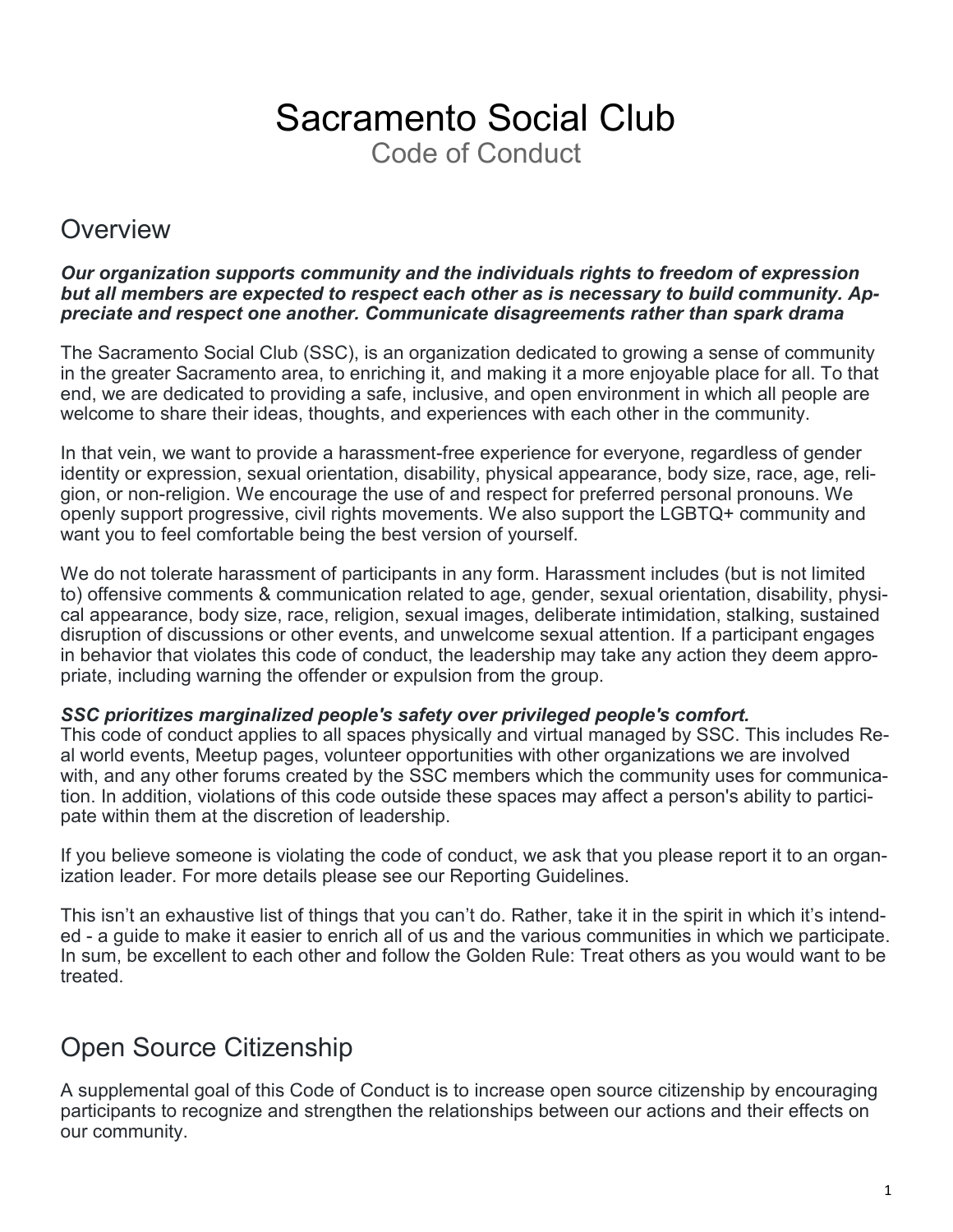Communities mirror the societies in which they exist and positive action is essential to counteract the many forms of inequality and abuses of power that exist in society.

If you see someone who is making an extra effort to ensure our community is welcoming, friendly, and encourages all participants to contribute to the fullest extent, we want to know. Examples may include:

- Leading quality events
- Good sportsmanship
- Supporting others
- Being a mediator

# Expected Behavior

### General Guidelines

In order to promote the overall health and longevity of the community we expect that all members participate in an active, authentic, and productive way. This includes, but is not limited to:

- Exercise consideration and respect in your speech and actions.
- Keep it safe for work when in a public setting.
- Collaborate quickly and cooperatively to resolve conflicts.
- Demonstrate good sportsmanship and support your teammates.
- Refrain from demeaning, discriminatory, or harassing behavior and speech.
- Be mindful of your surroundings and of your fellow participants. Alert community leaders if you notice a dangerous situation, someone in distress, or violations of this Code of Conduct, even if they seem inconsequential.
- Remember that community event venues may be shared with members of the public; please be respectful to all patrons of these locations.

We all hold each other accountable for our actions; if you see something, say something. This applies to all behavior guideline subsections.

#### Personal Identity Guidelines

Members come from all walks of life and may observe different beliefs and traditions than that of your own. It creates a unique opportunity to step outside one's comfort zone and see the world through someone else's eyes. With that said, it is also important that there is mutual respect regarding personal identity:

- Please refer to a member by the name they are most comfortable with.
- Please refer to a member using the pronouns that they are most comfortable with.
- Please respect requests related to any additional identity criteria that members may have.
- Please disengage from a member if you feel you may have difficulty respecting their personal identity requests.
- Please be open minded and do your best to learn about your neighbor before dismissing them for any of their above requests or needs.

Non-leadership members are not obligated to interact with any other member. However, members are obligated to treat all other members with respect. If someone is disrespecting a member we ask that you disengage and report it to leadership, or someone that will advocate for you on your behalf. We strongly believe in the constitutional right to free speech but members do not have a right to hold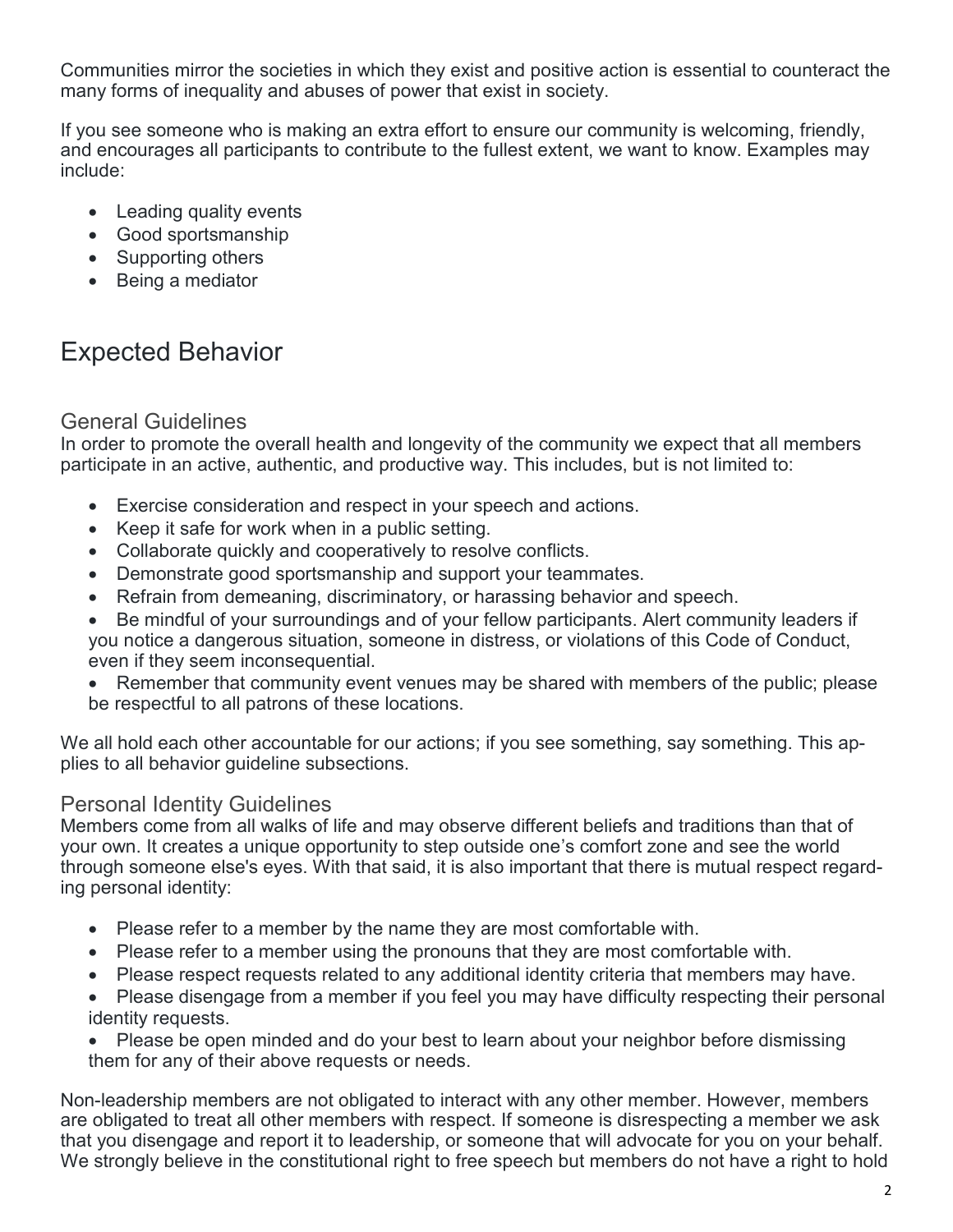anyone socially or verbally hostage.

Pandemic Guidelines

Additionally, we have established guidelines regarding additional expected behavior in a national pandemic crisis:

- Members are expected to bring a mask they find comfortable to all events. The mask must cover your mouth and nose.
- Members may remove their mask while sitting and to eat or drink.
- Otherwise, members are expected to wear the mask at all times in accordance with local or CDC guidelines.
- Adhere to social distancing standards; remain at least 6 ft. away, preferably outdoors, from other members whenever possible.

 Leadership will convene to discuss our own limits on acceptable and unacceptable events. For example, we may restrict all in-person events, or lift said restrictions in accordance with changing circumstances.

# Unacceptable Behavior

The following behaviors are considered unacceptable within our community, although this should not read as an exhaustive list:

- Violence, threats of violence, or violent language directed against another person.
- Sexist, racist, homophobic, transphobic, ableist, or otherwise discriminatory jokes and language.
- Posting or displaying sexually explicit or violent material.
- Posting or threatening to post other people's personally identifying information ("doxing").
- Personal insults, particularly those related to gender, sexual orientation, race, age, religion/ nonreligion, or disability.
- Inappropriate photography or recording in private spaces.
- Harassment that includes sexual harassment of any kind.
	- Harassment is defined as consistent and repeated unwanted attention. **Examples** 
		- Touching someone without their consent
		- Misleading someone into unwanted physical contact
- Deliberate intimidation, stalking or following (online or in person). **Examples** 
	- Unwanted invasive questioning
- Advocating for, or encouraging, any of the above behavior.
- Sustained disruption of on-topic community discussions.

### Consequences of Unacceptable Behavior

Unacceptable behavior from any community member, including sponsors and those with decisionmaking authority, will not be tolerated.

Anyone asked to stop unacceptable behavior is expected to comply immediately.

If a community member engages in unacceptable behavior, the community leaders may take any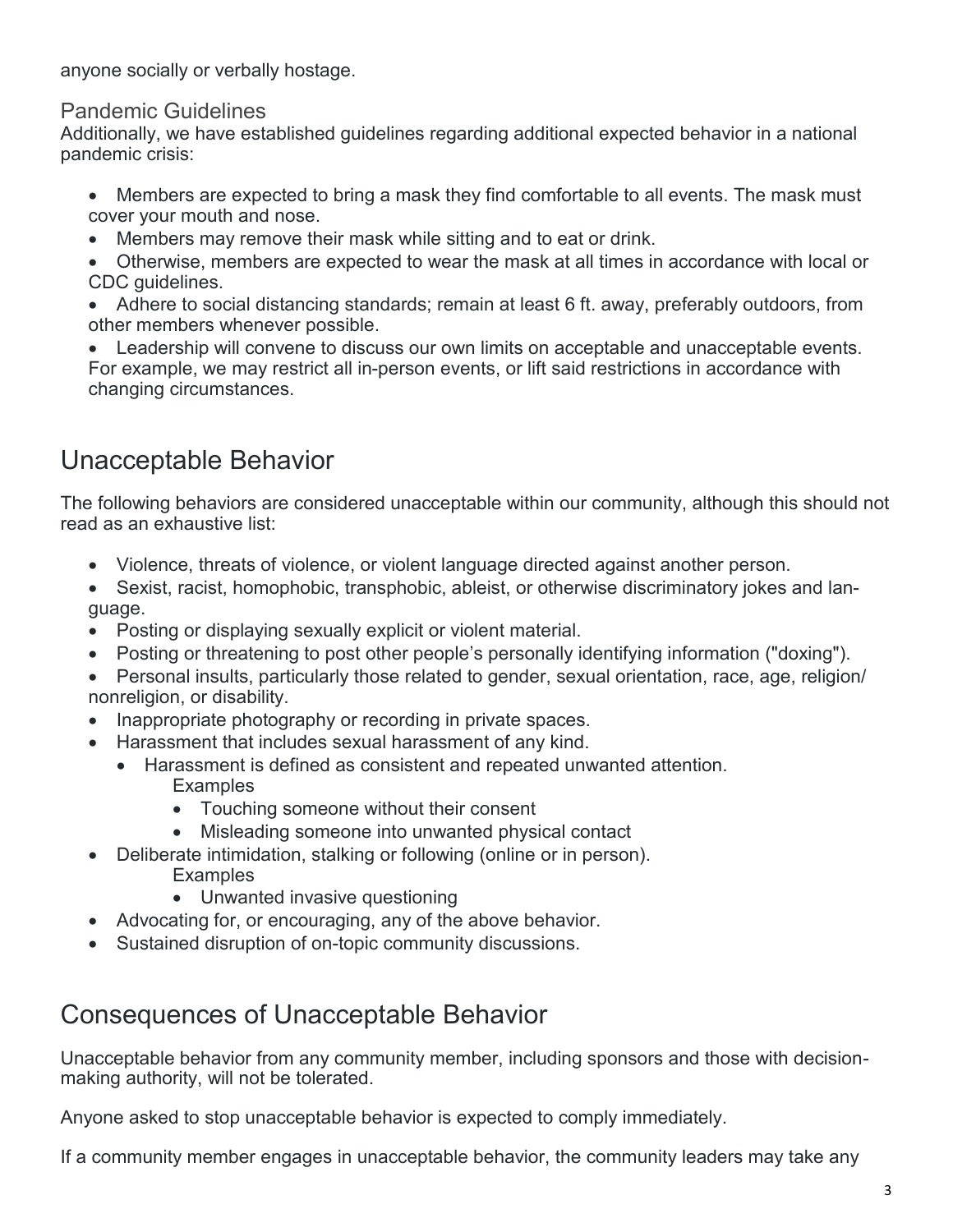action they deem appropriate, up to and including a temporary ban or permanent expulsion from the community without warning.

# Responsibility and Liability

The last thing we want or expect is for our group to negatively impact someone's life and we strive to maintain a safe, welcoming environment for all. However, it is important to have procedural guidelines and set expectations in the event that personal injury or criminal activity occurs:

### Personal Injury

By participating in SSC events you acknowledge that the SSC is not responsible for accidental injury related to events; particularly with regards to sports and outdoor adventures. Accidents happen and we have a reasonable expectation that members will be responsible for their own health and safety. By participating you declare that you are in reasonable health to safely and successfully participate in strenuous activity. By participating you hereby excuse the SSC from any responsibility related to accidental, personal injury.

#### Criminal Activity

It is improbable that the group will be used as a vehicle to commit crime. We take precautions to meet in high traffic, public spaces and like to check in on attendees to see how things are going. However, in the event the group is witness to a crime, it is the responsibility of the group to cooperate fully with intermediaries or law enforcement to fully realize the investigation of said crime. Criminal behavior is unacceptable and we will report any behavior we deem criminal to the appropriate authority.

Please do not hesitate to pull a leader, member, or venue staff aside to report suspicious activity. Alternatively, please call the authorities yourself, if you are able.

# Reporting Guidelines

If you are subject to or witness unacceptable behavior, or have any other concerns, please notify a SSC leader as soon as possible, using whatever medium (Email, text, phone, email, in person conversation, Meetup message) you feel most comfortable with.

The community reserves the right not to act on complaints regarding:

- 'Reverse'-isms, including but not limited to 'reverse racism,' 'reverse sexism,' and 'cisphobia'.
- Reasonable communication of boundaries, such as "leave me alone," "go away," or "I'm not discussing this with you."
- Communicating in a 'tone' you don't find congenial.
- Criticizing racist, sexist, cissexist, or otherwise oppressive behavior or assumptions.

Additionally, if you feel you have been falsely or unfairly accused of violating the Code of Conduct please do not hesitate to reach out to leadership.

### Leadership Structure

Meetup has the following: Organizer, Co-organizer, assistant organizer, event organizer, and member. While one person is required to be an "Organizer" for the group to exist and there may be technical differences on Meetup's end, the titles mean nothing to the organizational structure of SSC.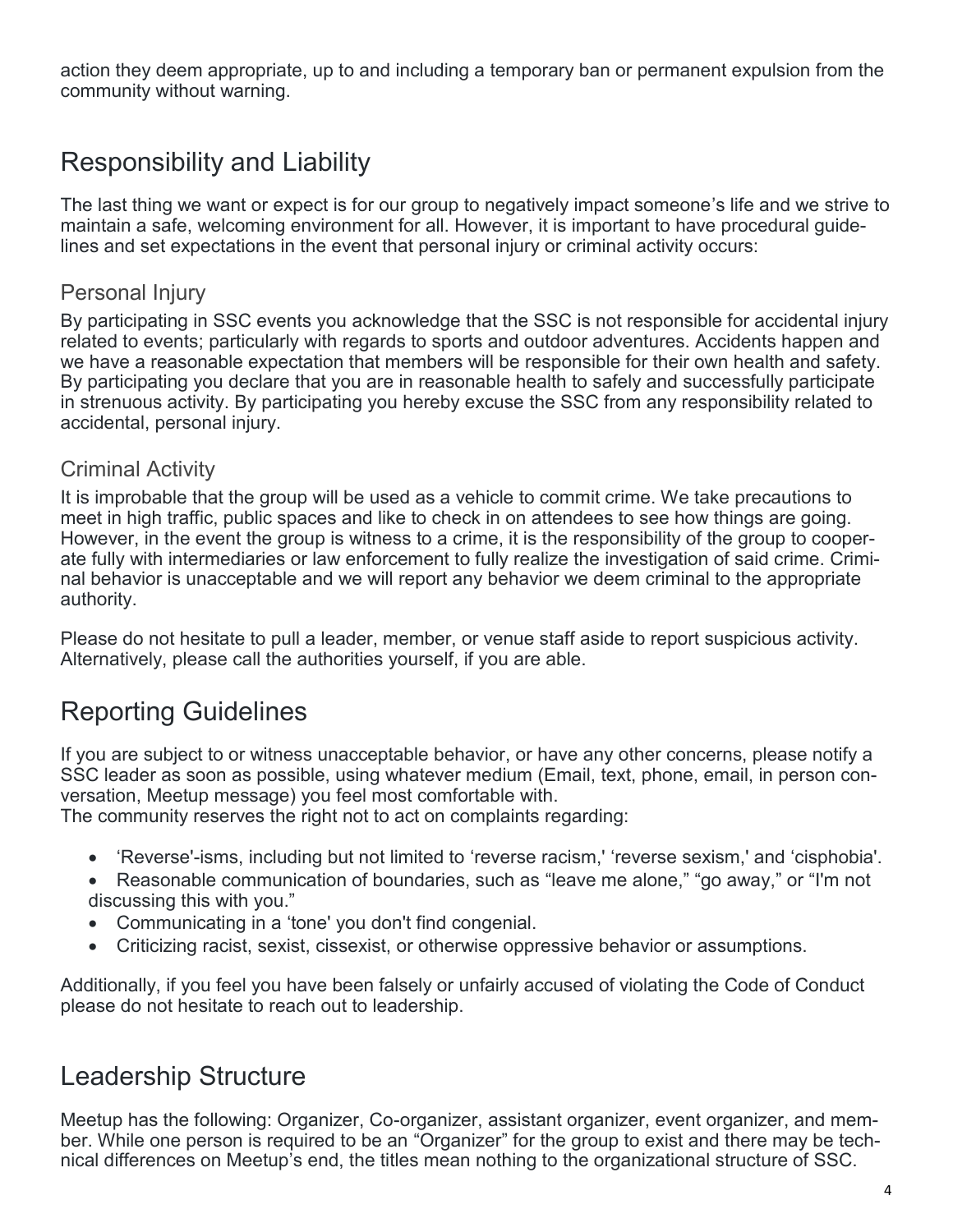This is a community, of the people, by the people, and for the people.

Anyone may choose to become a leader as they wish, and anyone may step down. Leaders are encouraged to actively take feedback, plan and execute events, and make sure that all events are safe and appropriate to the members expectations. No leader is obligated to take on any task, or fill any role they do not wish or feel comfortable with however. As volunteers, please be respectful of a leader's time and commitment. If one leader isn't willing or able to take up your event, talk with another or consider leading it yourself. The only unique expectation of a leader is that they will be held to an even higher standard with regard to this code of conduct, and must listen to all member issues, then take all conduct violations to the full leadership team for final action, though they may take temporary action if the situation is an emergency one in their judgement.

#### Leadership Expectations

The leadership group is a team. Leadership members are expected to cooperate to resolve challenges together. There is no hierarchy to leadership and no voice is above or to be louder than another's. Leaders will come or go as their life permits, but all agree to work on behalf of the community to the best of their abilities. Cooperation, will of the group, and community building are the point and purpose

### Scope

We expect all community participants (contributors, paid or otherwise; sponsors; and other guests) to abide by this Code of Conduct in all community venues–online and in-person–as well as in all one -on-one communications pertaining to community business.

This code of conduct and its related procedures also applies to unacceptable behavior occurring outside the scope of community activities when such behavior has the potential to adversely affect the safety and well-being of community members. Remember, be kind to yourself and others, the environment, and those that choose to partner with our community.

# Contact info

Feel free to contact any of the SSC organizers at any time. Their names are clickable chat links through Meetup, or call, text or email those who provide it:

[Aaron Walker](https://www.meetup.com/messages/?new_convo=true&member_id=243782105&name=Aaron+Walker) [Alon Pekurovsky](https://www.meetup.com/messages/?new_convo=true&member_id=297261381&name=Alon+Pekurovsky) **[Audrey Amort](https://www.meetup.com/messages/?new_convo=true&member_id=259162400&name=Audrey+Amort)** [Chris](https://www.meetup.com/messages/?new_convo=true&member_id=42271112&name=Chris) [Danielle Beck](https://www.meetup.com/messages/?new_convo=true&member_id=322785181&name=Danielle+Beck) **[David](https://www.meetup.com/messages/?new_convo=true&member_id=277176923&name=David)** [Dylan](https://www.meetup.com/messages/?new_convo=true&member_id=2584961&name=Dylan) - 602-628-4327 [Emily V](https://www.meetup.com/messages/?new_convo=true&member_id=231886328&name=Emily+V) **[Grace](https://www.meetup.com/messages/?new_convo=true&member_id=245350461&name=Grace)** [Heather Danley](https://www.meetup.com/messages/?new_convo=true&member_id=304216595&name=Heather+Danley) [Jaleh](https://www.meetup.com/messages/?new_convo=true&member_id=728361&name=Jaleh) [Jen](https://www.meetup.com/messages/?new_convo=true&member_id=232770773&name=Jen) **[Jeremy](ttps://www.meetup.com/messages/?new_convo=true&member_id=302140147&name=Jeremy)** [Kevin B](https://www.meetup.com/messages/?new_convo=true&member_id=242848585&name=Kevin+B) **[Marisol](https://www.meetup.com/messages/?new_convo=true&member_id=23497251&name=Marisol)** [Nathan Jensen](https://www.meetup.com/messages/?new_convo=true&member_id=298716976&name=Nathan+Jensen) **[Nicolas](https://www.meetup.com/messages/?new_convo=true&member_id=150738302&name=Nicholas)**